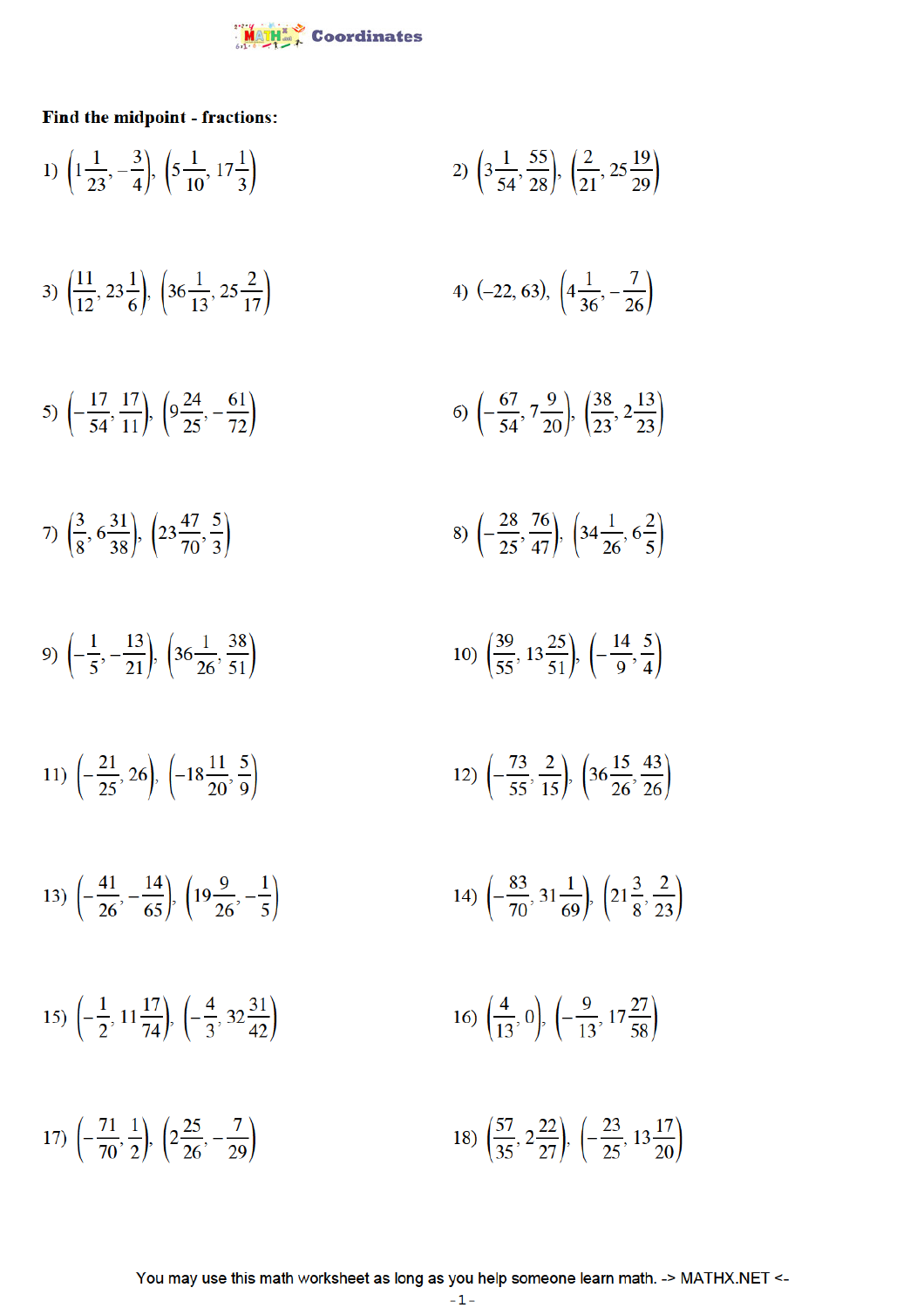19) 
$$
\left(22\frac{26}{27}, \frac{11}{46}\right), \left(-\frac{67}{40}, \frac{31}{24}\right)
$$
  
\n21)  $\left(12\frac{30}{71}, \frac{1}{2}\right), \left(5\frac{41}{67}, 11\frac{3}{55}\right)$   
\n22)  $\left(35\frac{58}{71}, 14\frac{4}{29}\right), \left(30\frac{31}{61}, 31\frac{1}{8}\right)$   
\n23)  $\left(26\frac{4}{27}, 3\frac{22}{39}\right), \left(32\frac{5}{6}, -\frac{43}{55}\right)$   
\n24)  $\left(7\frac{9}{71}, 21\frac{3}{62}\right), \left(12\frac{50}{59}, -\frac{108}{61}\right)$   
\n25)  $\left(26\frac{11}{42}, \frac{102}{55}\right), \left(3\frac{25}{32}, 1\right)$   
\n26)  $\left(30\frac{31}{72}, \frac{6}{7}\right), \left(-2\frac{47}{52}, 36\frac{37}{72}\right)$   
\n27)  $\left(6\frac{1}{72}, -\frac{43}{23}\right), \left(-3\frac{37}{45}, -2\right)$   
\n28)  $\left(24\frac{23}{42}, -\frac{1}{52}\right), \left(\frac{24}{49}, \frac{1}{5}\right)$   
\n29)  $\left(2\frac{11}{42}, 1\frac{25}{64}\right), \left(33, 17\frac{23}{30}\right)$   
\n30)  $\left(62, 7\frac{8}{9}\right), \left(5\frac{5}{58}, -\frac{17}{11}\right)$ 

You may use this math worksheet as long as you help someone learn math. -> MATHX.NET <-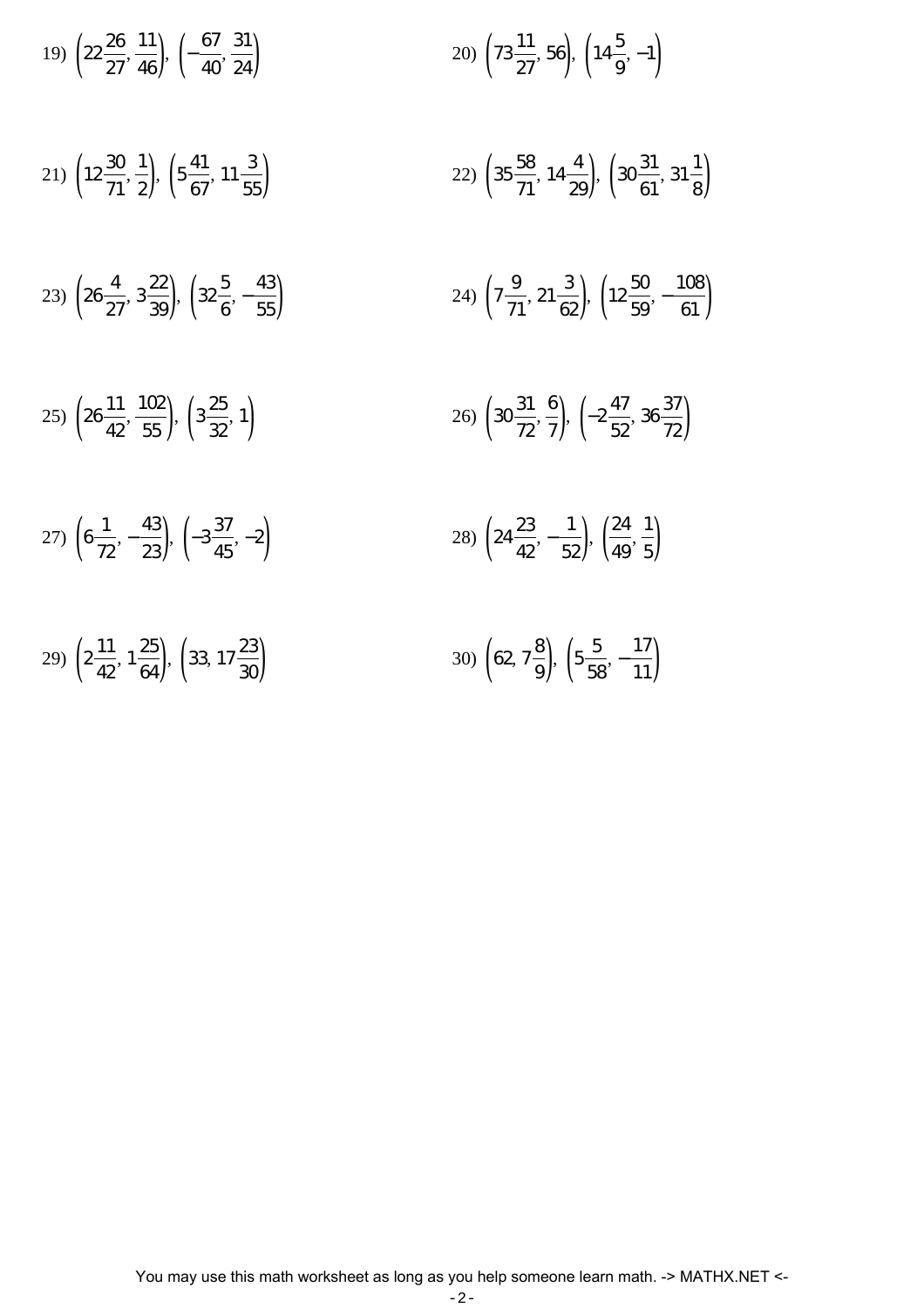## Find the midpoint - fractions:

1) 
$$
\left(1\frac{1}{23}, -\frac{3}{4}\right), \left(5\frac{1}{10}, 17\frac{1}{3}\right)
$$
  
\n $\left(3\frac{33}{460}, 8\frac{7}{24}\right)$   
\n3)  $\left(\frac{11}{12}, 23\frac{1}{6}\right), \left(36\frac{1}{13}, 25\frac{2}{17}\right)$   
\n $\left(18\frac{155}{312}, 24\frac{29}{204}\right)$   
\n5)  $\left(-\frac{17}{54}, \frac{17}{11}\right), \left(9\frac{24}{25}, -\frac{61}{72}\right)$   
\n $\left(4\frac{2221}{2700}, \frac{553}{1584}\right)$   
\n7)  $\left(\frac{3}{8}, 6\frac{31}{38}\right), \left(23\frac{47}{70}, \frac{5}{3}\right)$   
\n $\left(12\frac{13}{560}, 4\frac{55}{228}\right)$   
\n9)  $\left(-\frac{1}{5}, -\frac{13}{21}\right), \left(36\frac{1}{26}, \frac{38}{51}\right)$   
\n $\left(17\frac{239}{260}, \frac{15}{238}\right)$   
\n11)  $\left(-\frac{21}{25}, 26\right), \left(-18\frac{11}{20}, \frac{5}{9}\right)$   
\n $\left(-9\frac{139}{200}, 13\frac{5}{18}\right)$   
\n13)  $\left(-\frac{41}{26}, -\frac{14}{65}\right), \left(19\frac{9}{26}, -\frac{1}{5}\right)$   
\n $\left(8\frac{23}{26}, -\frac{27}{130}\right)$   
\n15)  $\left(-\frac{1}{2}, 11\frac{17}{74}\right), \left(-\frac{4}{3}, 32\frac{31}{42}\right)$   
\n $\left(-\frac{11}{12}, 21\frac{1529}{1554}\right)$   
\n17)  $\left(-\frac{71}{70}, \frac{1}{2}\right), \left(2\frac{25$ 

You may use this math worksheet as long as you help someone learn math. 
$$
\rightarrow
$$
 MATHX.NET  $\leftarrow$   $-1$ 

2) 
$$
\left(3\frac{1}{54}, \frac{55}{28}\right), \left(\frac{2}{21}, 25\frac{19}{29}\right)
$$
  
\n $\left(1\frac{421}{756}, 13\frac{1315}{1624}\right)$   
\n4)  $(-22, 63), \left(4\frac{1}{36}, -\frac{7}{26}\right)$   
\n $\left(-8\frac{71}{72}, 31\frac{19}{52}\right)$   
\n6)  $\left(-\frac{67}{54}, 7\frac{9}{20}\right), \left(\frac{38}{23}, 2\frac{13}{23}\right)$   
\n $\left(\frac{511}{2484}, 5\frac{7}{920}\right)$   
\n8)  $\left(-\frac{28}{25}, \frac{76}{47}\right), \left(34\frac{1}{26}, 6\frac{2}{5}\right)$   
\n $\left(16\frac{597}{1300}, 4\frac{2}{235}\right)$   
\n10)  $\left(\frac{39}{55}, 13\frac{25}{51}\right), \left(-\frac{14}{9}, \frac{5}{4}\right)$   
\n $\left(-\frac{419}{990}, 7\frac{151}{408}\right)$   
\n12)  $\left(-\frac{73}{55}, \frac{2}{15}\right), \left(36\frac{15}{26}, \frac{43}{26}\right)$   
\n $\left(17\frac{1787}{2860}, \frac{697}{780}\right)$   
\n14)  $\left(-\frac{83}{70}, 31\frac{1}{69}\right), \left(21\frac{3}{8}, \frac{2}{23}\right)$   
\n $\left(10\frac{53}{560}, 15\frac{38}{69}\right)$   
\n16)  $\left(\frac{4}{13}, 0\right), \left(-\frac{9}{13}, 17\frac{27}{58}\right)$   
\n $\left(-\frac{5}{26}, 8\frac{85}{116}\right)$   
\n18)  $\left(\frac{57}{35}, 2\frac{22}{27}\right), \left(-\frac{23}{25}, 13\frac{17$